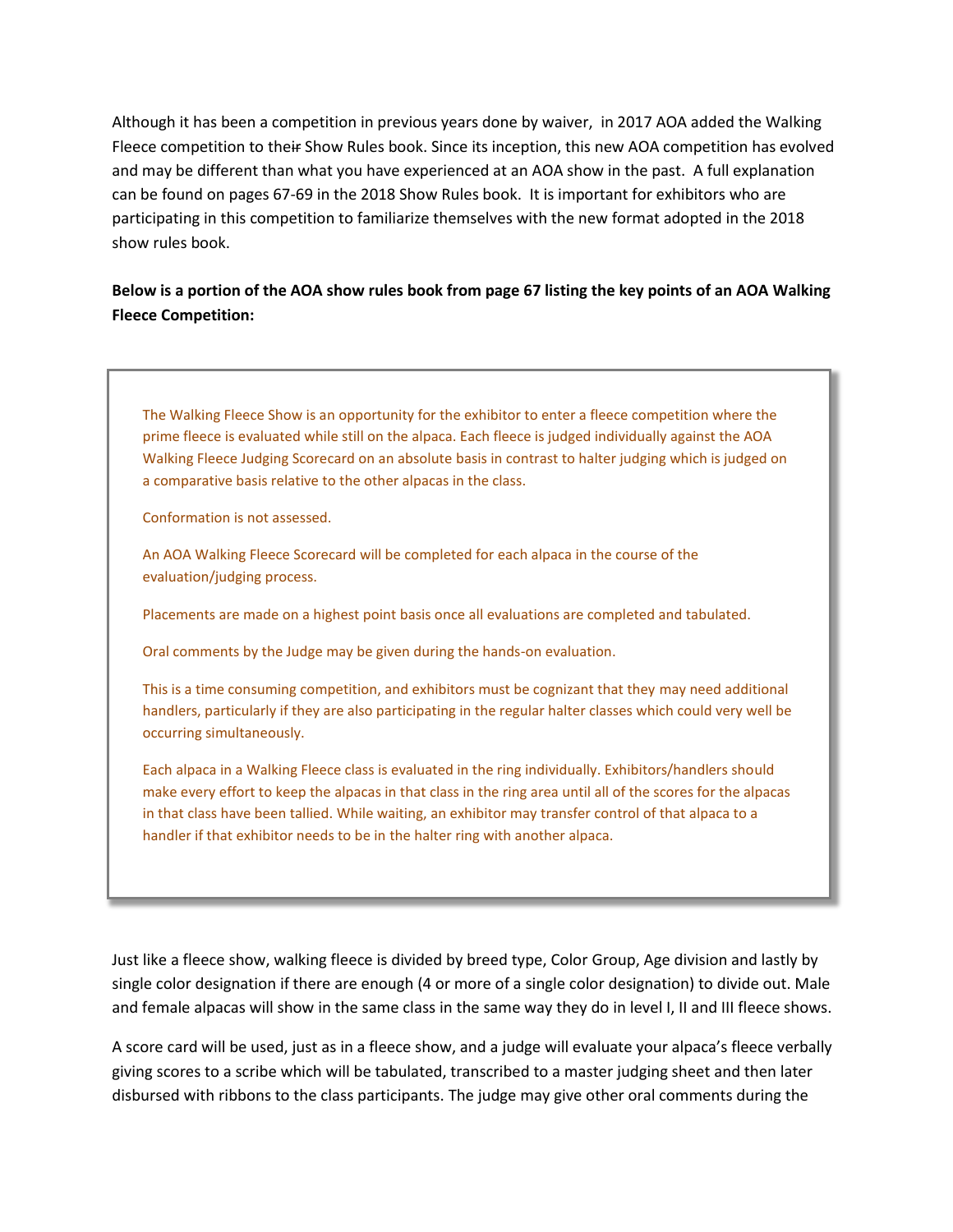hands on evaluation. Once the scores are tabulated, they will be placed 1st – 6th in each class. Once the entire color group has been before the judge, then the highest score will be the Color Champion and the second highest score will be the Reserve Champion. This is an absolute system of judging, unlike a halter class which is a comparative system of judging.

# What to expect:

Your class will be announced over the sound system. Generally, a walking fleece show taking place at the same time as a halter show will start at a different color group than where the halter show is starting on that day. This is done so that the same alpaca is not due in the halter show ring at the same time as it is due in the Walking Fleece ring. When your class is called, you are required to bring your haltered alpaca to the walking fleece ring and check in with the gate keeper.

Depending on how many alpacas are in your class, and how many arrive before you, will depend on when you go before the judge. Unlike halter, you do not need to line up by birthdate. It takes between 4 and 6 minutes on average for a judge to evaluate each alpaca. If you are due in the halter ring with another alpaca, it is important to check in with the walking fleece gate and let them know that you will come as soon as you are finished in the halter ring or may need to go 1st in line for judging in the Walking Fleece. Communication is the key. It is important for you to show in your assigned class. The new show rules do allow for a handler swap for the alpaca to remain at the show ring after judging should the handler be needed to show in another show ring. Remember it is important to stay in the area until the entire class has been judged and dismissed in case there are ties and the judge needs to see your alpaca again. The score sheet will need to be tabulated and then transcribed for each individual participant, and all registered participants for a class will need to be judged before any ribbons are handed out. *For a full explanation of the AOA rules on procedures during a Walking Fleece Show, please refer to the 2018 Show Rules Book page 76.*

Just as in a halter or fleece show, ribbons are awarded for 1st – 6th place. A score card will be provided for ALL participants, regardless of whether a ribbon is awarded.

## **When will you get your results?**

As stated before, scores will need to be tabulated and transcribed, added up a second time and checked for accuracy by two different people. Once the entire class has been judged, transcribed and the sheet signed by the judge, the score cards and ribbons may be distributed. If an alpaca has not made it to their assigned class due to a ring conflict, then the score cards and ribbons will be held back until that alpaca has been judged. Just like a fleece show, alpacas may be moved from one color group to another by the judge. If an alpaca needs to be moved by the judge due to a color change which was not found at color check, they will either be asked to return to the correct class if it has not been held yet, or it will be added to the score sheet for a class which has already been judged as long as the ribbons have not been distributed yet for that class.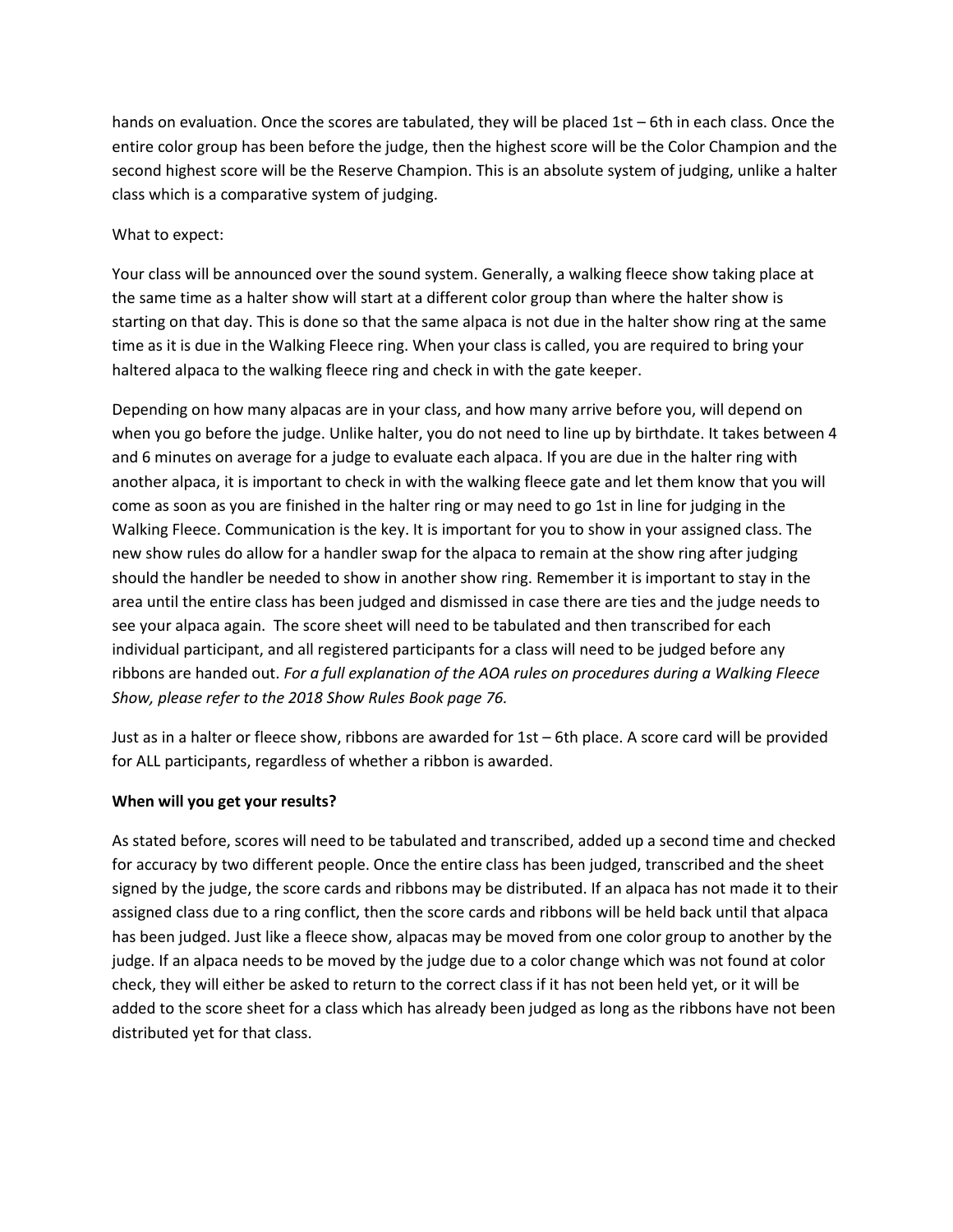# **How many alpacas need to be in a color group to hold a championship?**

It is the same as the fleece show or the halter show. 10 for Huacaya, 8 for Suri.

#### **Are there any special awards in the Walking Fleece competition?**

Currently in the 2018 show rules book there are no special awards allowed to be offered for a walking fleece competition

## **What is the Walking Fleece Judging criteria and points?**

| <b>Huacaya Points</b>                                             |
|-------------------------------------------------------------------|
| Fineness and Handle (20)                                          |
| Uniformity of: Micron (10), Length (5), and Color (5)             |
| Style: Character (Crimp) (10) and Staple Type/Density (5)         |
| Brightness (10)                                                   |
| Absence of quard hair (10)                                        |
| Absence of impurities/stains/fleece damage (5)                    |
| Maximum Point Total For Huacayas: 80 points                       |
| The minimum fleece score required to award a blue ribbon is 45 or |
| 60% for Huacavas                                                  |

# *Suri points:*

*Fineness and Handle (20) Uniformity of: Micron (10), Length (5), and Color (5) Style: Lock Structure (10) and Density (5) Luster (20) Absence of guard hair (5) Absence of impurities/stains/fleece damage (5) Maximum Point Total For Suris: 85 points. The minimum fleece score required to award a blue ribbon is 48 points or 60% for Suris.*